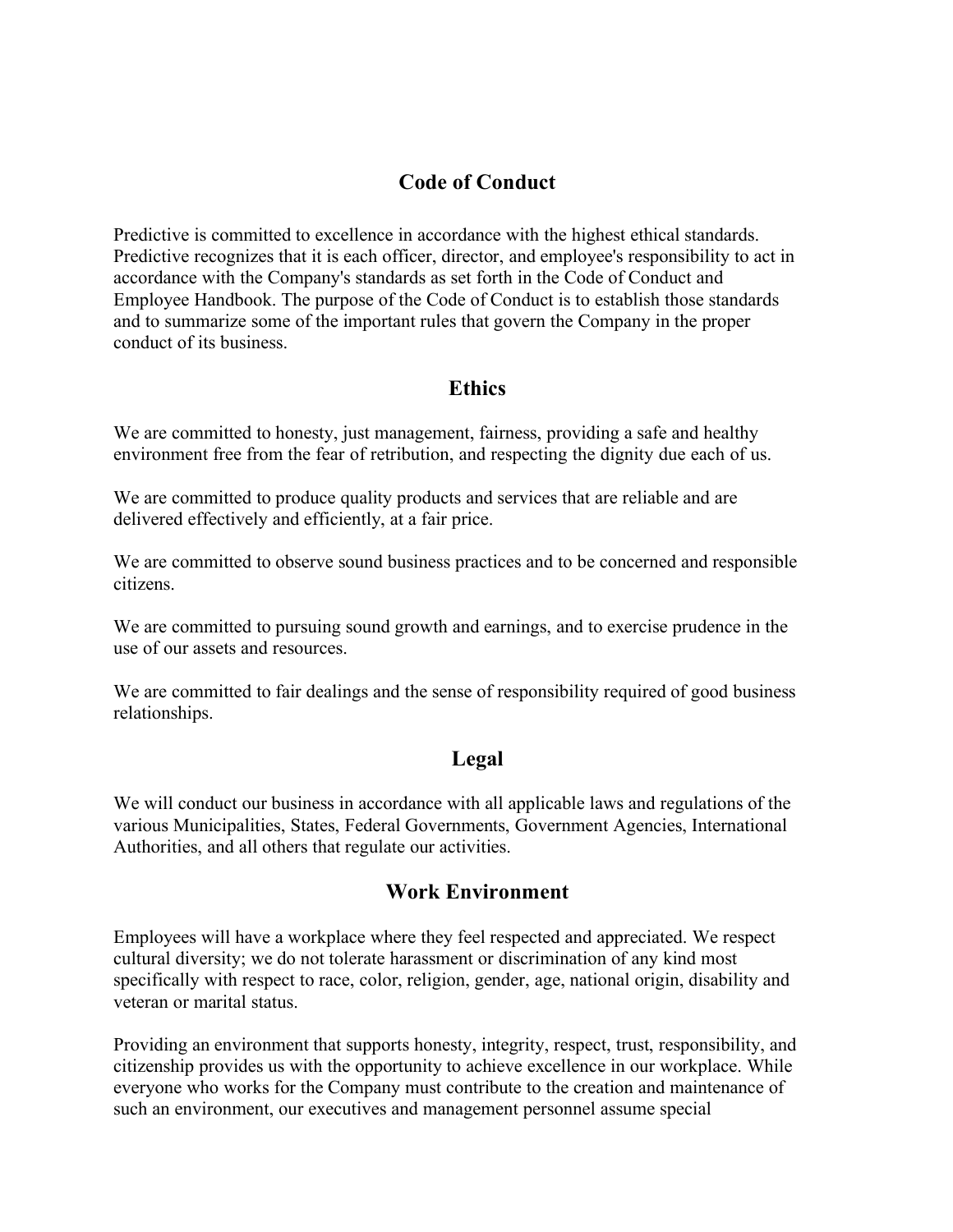responsibility for fostering a work environment that is free from the fear of retribution and will bring out the best in everyone.

## **Environment**

We are committed to providing a drug-free, safe and healthy work environment, and to observe environmentally sound business practices. Each of us is responsible for compliance with environment, health, and safety laws and regulations.

## **Corporate**

We will maintain complete and accurate Company records, including all financial records and documentation. Accurate records and verification of facts are the responsibility and duty of our entire organization.

# **Confidentiality**

Predictive requires its employees to keep confidential Company information including business strategies, pending contracts, new products, research, financial projections, customer lists and other sensitive matters. Confidential information may not be shared or released without proper authority to anyone not employed by the Company or to an employee who has no need for such information.

Proprietary Company information may not be disclosed to anyone without proper authorization, and proprietary documents will be protected and secure. In the course of normal business activities, suppliers, customers and competitors may sometimes divulge to Company employee's information that is proprietary to their business. Predictive requires its employees to respect these confidences.

# **Political Activities**

Predictive encourages its employees to become involved in civic affairs and to participate in the political process. Employees must, however, understand that their involvement and participation must be on an individual basis, on their own time, and at their own expense.

# **Conflict of Interest**

Predictive does not seek to gain advantage through improper use of business contacts or investments. Good judgment and moderation must be exercised. Employees should avoid any situation that might involve a conflict of interest between their personal interests and the interests of the Company. In dealing with customers, suppliers or competitors, employees should act in the best interest of the Company to the exclusion of personal advantage.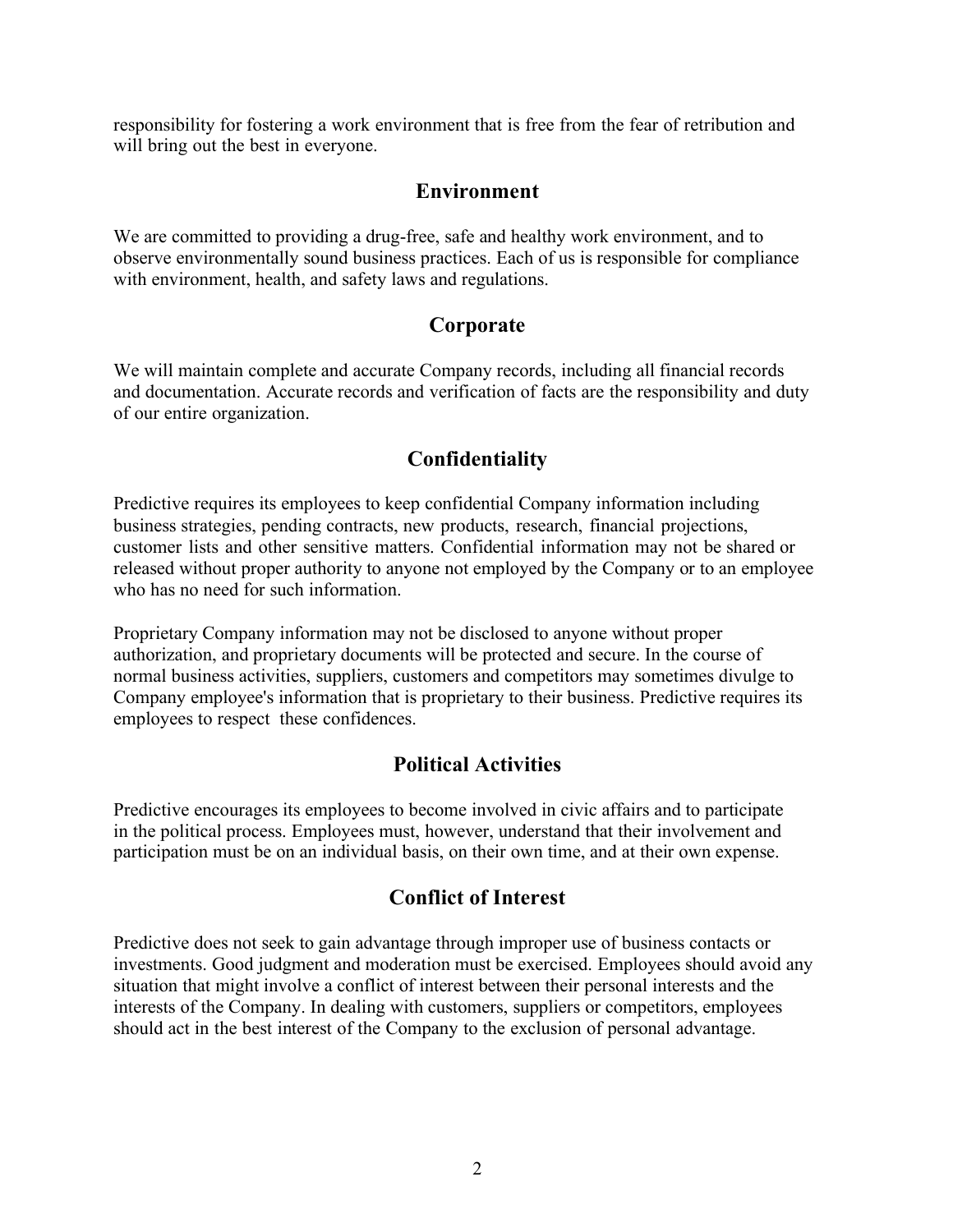## **Gifts or Favors**

The sale of Company products and services should always be free from even the perception that favorable treatment was sought, received, or given in exchange for the furnishing or receipt of business courtesies. Employees will neither give nor accept business courtesies that constitute, or could be reasonable perceived as constituting, unfair business inducements or that would violate laws, regulations or policies of the Company or customer, or could cause embarrassment to or reflect negatively on the Company's reputation.

## **Business Courtesies**

It is an acceptable practice for Predictive employees to provide meals, refreshments, entertainment, and other business courtesies of reasonable value to persons in support of business activities, provided:

- . The practice does not violate any law or regulation or the standards of conduct of the recipient's organization. It is the employee's responsibility to inquire about prohibitions or limitations of the recipient's organization before offering any business courtesy; and
- The business courtesy must be consistent with marketplace practices, infrequent in nature, and may not be lavish or extravagant. While it is difficult to define "lavish or extravagant" by means of a specific dollar amount, a common sense determination should be made consistent with reasonable marketplace practices.

## **Company Assets**

Proper use of Company and customer property, electronic communications systems, information resources, material, facilities, and equipment is the responsibility of each employee. All employees must use and maintain these assets with the utmost care and respect, guarding against waste and abuse, and never borrow or remove them from Company property without management's permission. Employees must be cost-conscious and alert to opportunities for improving performance while reducing costs.

All employees are responsible for complying with the requirement of software copyright licenses related to software packages used in fulfilling job requirements.

## **Insider Trading**

In our role as a publicly owned company, we must always be alert to and comply with security laws and regulation of the United States and other countries. It is against the law for employees to buy or sell Company stock based on material, non-public "insider" information about or involving the Company. Employees must not trade in the securities of Predictive when they are aware of information affecting the Company's business that has not been publicly released or in situations where trading would call their judgment into question. This